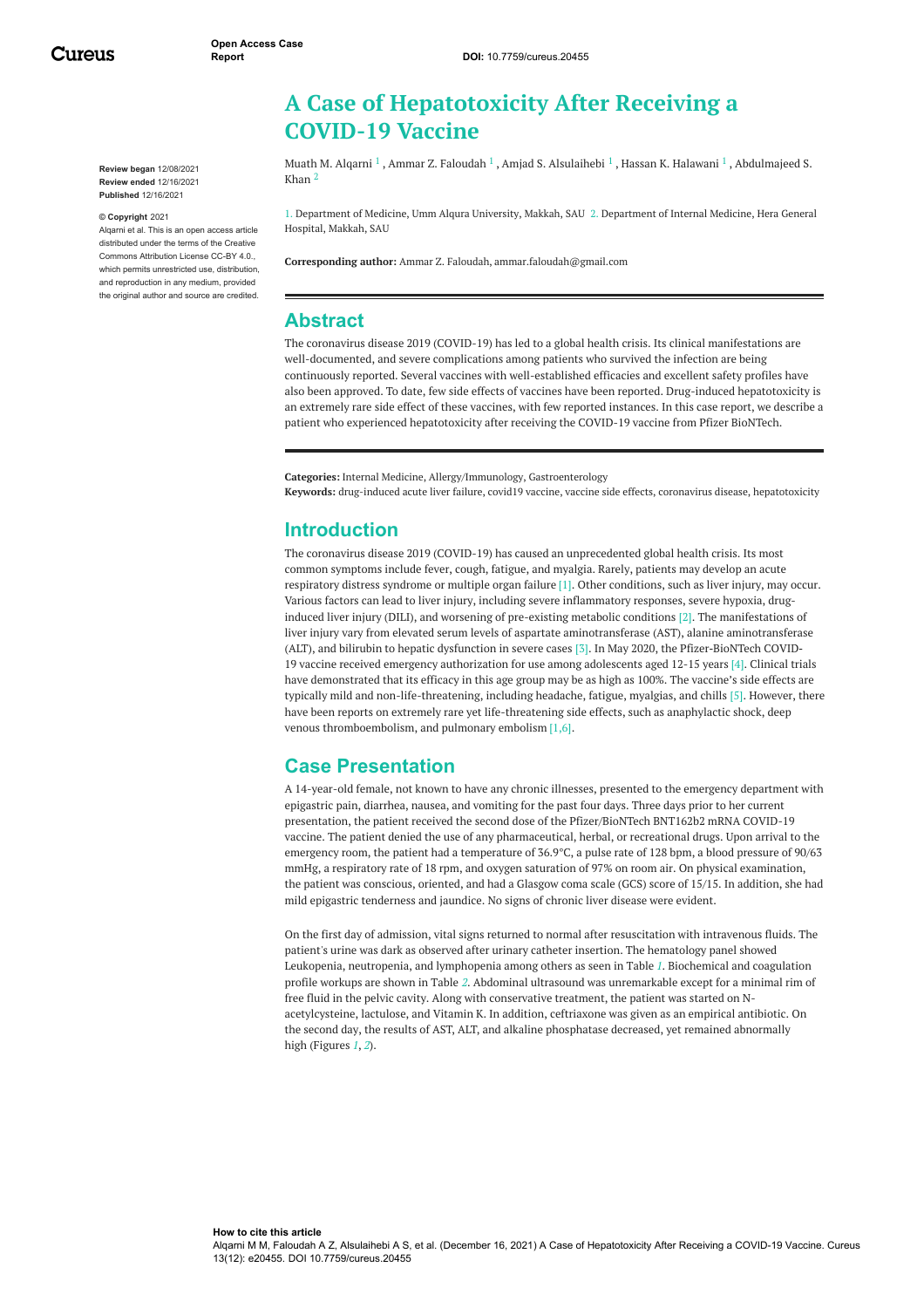## **Cureus**

<span id="page-1-0"></span>

| Date       | White blood cells | <b>Neutrophils</b> | Lymphocytes    | <b>Platelets</b> | <b>Total bilirubin</b> | Direct bilirubin |
|------------|-------------------|--------------------|----------------|------------------|------------------------|------------------|
| 09/08/2021 | 1.67              | $0.9(53.9\%)$      | 0.68(40.7%)    | 107              | 121.1                  | 86.1             |
| 10/08/2021 | 1.22              | 0.58(47.6%)        | 0.56(45.9%)    | 107              | 117.9                  | 81.1             |
| 11/08/2021 | 1.08              | 0.37(34.3%)        | $0.66(61.1\%)$ | 101              | 156.6                  | 94.3             |
| 12/08/2021 | 1.25              | $0.49(39.2\%)$     | 0.69(55.2%)    | 101              | 179.6                  | 106.8            |
| 13/08/2021 | 1.09              | 0.53(48.6%)        | 0.53(48.6%)    | 86               | 213.4                  | 122.2            |
| 14/08/2021 | 1.00              | $0.52(52.0\%)$     | $0.45(45.0\%)$ | 87               | 231.6                  | 154.0            |
| 15/08/2021 | 1.38              | 0.72(52.2%)        | 0.60(43.5%)    | 83               | 291.4                  | 187.5            |

#### **TABLE 1: Trend of the complete blood counts and bilirubin**

Normal ranges: White blood cells: 4-10 x 10<sup>9</sup>/L, Neutrophils: 2-7x10<sup>3</sup>/µL (40%-75%), Lymphocytes: 1-3.5x10<sup>3</sup>/µL (20%-45%), Platelets: 150-400x10<sup>3</sup>/µL, Total bilirubin: 0-21 µmol/L, Direct bilirubin: 0-3.4 µmol/L

<span id="page-1-1"></span>

| <b>Date</b> | <b>Prothrombin time</b> | <b>APTT</b> | international normalized ratio | Potassium | Sodium | Ammonia | <b>Creatine</b> |
|-------------|-------------------------|-------------|--------------------------------|-----------|--------|---------|-----------------|
| 09/08/2021  | 57.9                    | 53.2        | 4.61                           | 5.53      | 134    | 162.1   | 36              |
| 10/08/2021  | 48.817                  | 49.948      | 5.46                           | 3.97      | 125    | 211.8   | 9               |
| 11/08/2021  | 34.832                  | 53.109      | 3.691                          | 3.86      | 132    | 156.4   | 20              |
| 12/08/2021  | 25.030                  | 50.602      | 2.516                          | 3.41      | 139    | 38.8    | 26              |
| 13/08/2021  | 23.932                  | 64.209      | 2.388                          | 4.65      | 137    | 80.4    | 51              |
| 14/08/2021  | 23.6                    | 47.5        | 1.81                           | 3.44      | 133    | 125.7   | 16              |
| 15/08/2021  | 15.371                  | 42.298      | 1.429                          | 3.33      | 131    | 32.5    | 11              |

#### **TABLE 2: Trends of the chemical and coagulation profiles**

Abbreviations: APTT: Activated Partial prothrombin time, INR: international normalized ratio

Normal ranges: Prothrombin time: 11-13 seconds, Partial prothrombin time 28-40 seconds, INR: 0.9-1.2, Potassium: 3.5-5.1 mmol/L, Sodium: 136-145 mmol/L, Ammonia: 11-51 µmol/L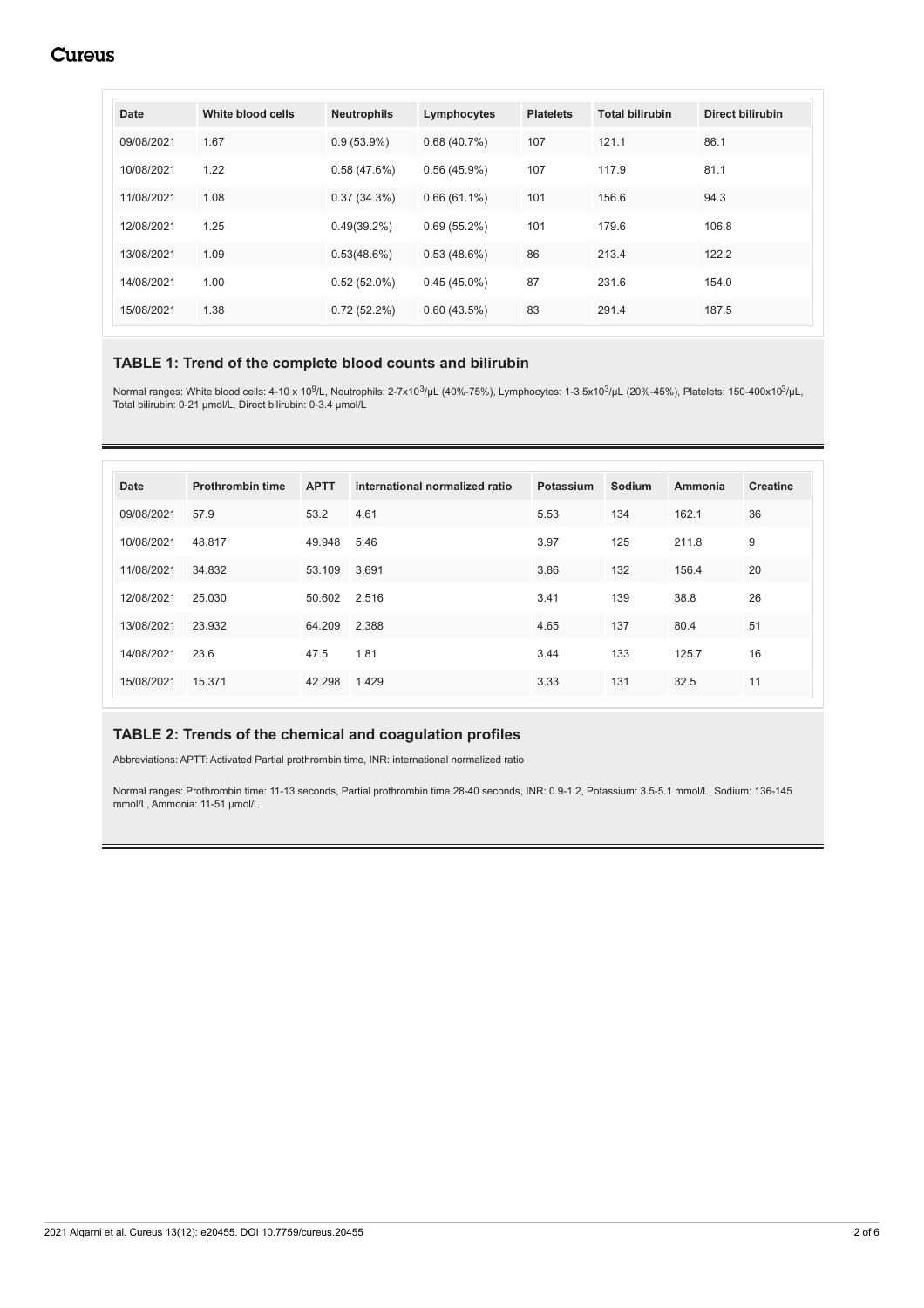<span id="page-2-0"></span>

#### **FIGURE 1: AST and ALT trends**

Normal ranges: AST - Aspartate transaminase (0-40 U/L), ALT - Alanine transaminase (0-41 U/L)

<span id="page-2-1"></span>

#### **FIGURE 2: Alkaline phosphatase and albumin trends**

Normal ranges: Albumin: 39.7-49.4 mmol/L, Alkaline phosphate: 35-104 mmol/L

On the fourth day, the patient became agitated and non-responsive, when assessed, her GCS score dropped to 8/15. Consequently, she was transferred to the intensive care unit, where she was intubated. Consultations from gastroenterology, infectious disease, neurology, and hematology departments were requested. Following this, a wide range of infectious, immunological, and toxicological tests were ordered (Tables *[3](#page-3-0)*,4). Nevertheless, all the results were unremarkable. To rule out structural brain pathologies, a brain computed tomography without contrast was performed. A suspicious hypodense lesion in the right temporal lobe was identified. However, the findings from the brain magnetic resonance imaging were unremarkable.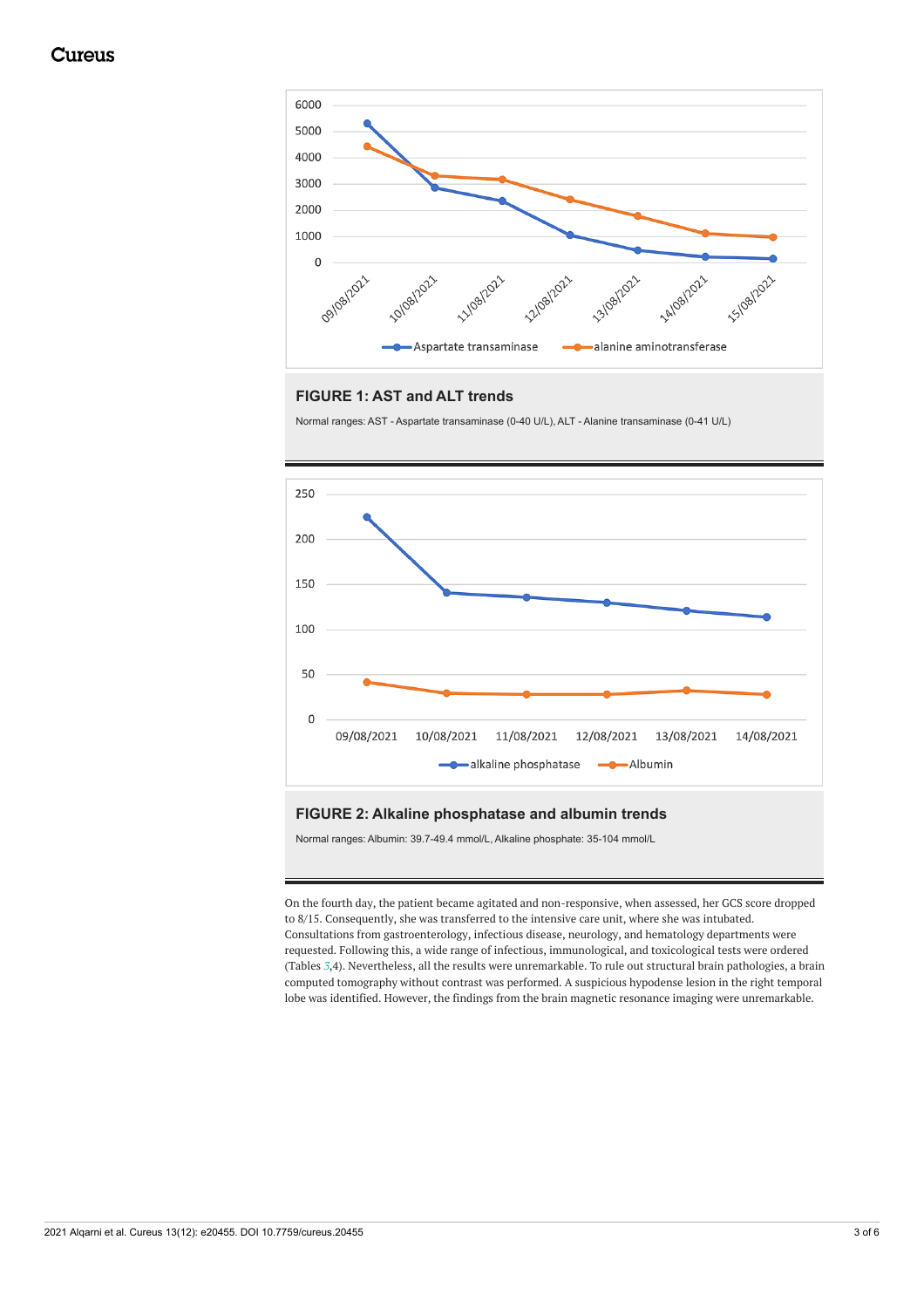## Cureus

<span id="page-3-0"></span>

| <b>Test</b>                                        | <b>Result</b> |
|----------------------------------------------------|---------------|
| Blood culture and sensitivity                      | Negative      |
| Cytomegalovirus immune globulin M (CMV IgM)        | Negative      |
| Indirect Coombs test                               | Negative      |
| <b>Direct Coombs test</b>                          | Negative      |
| Hepatitis A virus immune globulin M (HAV IgM)      | Negative      |
| Hepatitis C virus antibodies (enzyme immunoassays) | Negative      |
| Hepatitis B surface antigen (HBsAg)                | Negative      |
| Urine culture and sensitivity                      | Negative      |
| human immunodeficiency virus serology (HIV)        | Negative      |
| Stool Culture and sensitivity                      | Negative      |
| Chikungunya PCR                                    | Negative      |
| Alkhurma virus PCR                                 | Negative      |
| Dengue virus PCR                                   | Negative      |
| Dengue virus serotype                              | Negative      |
| Dengue virus IgG                                   | Negative      |
| Dengue virus nonstructural protein 1 (NS1)         | Negative      |
| Dengue virus IgM                                   | Negative      |
| Rift valley fever PCR                              | Negative      |
| Anti-Smooth Muscle Antibody (ASMA)                 | Negative      |
| Antinuclear Antibodies (ANA)                       | Negative      |
| Anti-Liver-Kidney Microsomal Antibody (LKM)        | Negative      |

#### **TABLE 3: Immunologic and infectious work-up for liver disease**

Abbreviations: Ig: immunoglobulin, PCR: polymerase chain reaction

| Name of the tested substance           | <b>Result</b> |
|----------------------------------------|---------------|
| Paracetamol                            | Negative      |
| Salicylic acid                         | Negative      |
| Narcotic alkaloids and its derivatives | Negative      |
| Benzodiazepines                        | Negative      |
| Barbituric acid                        | Negative      |
| Tricyclic antidepressants              | Negative      |
| Organophosphorus pesticides            | Negative      |
| Ethanol                                | Negative      |

### **TABLE 4: Urine and blood toxicology panel**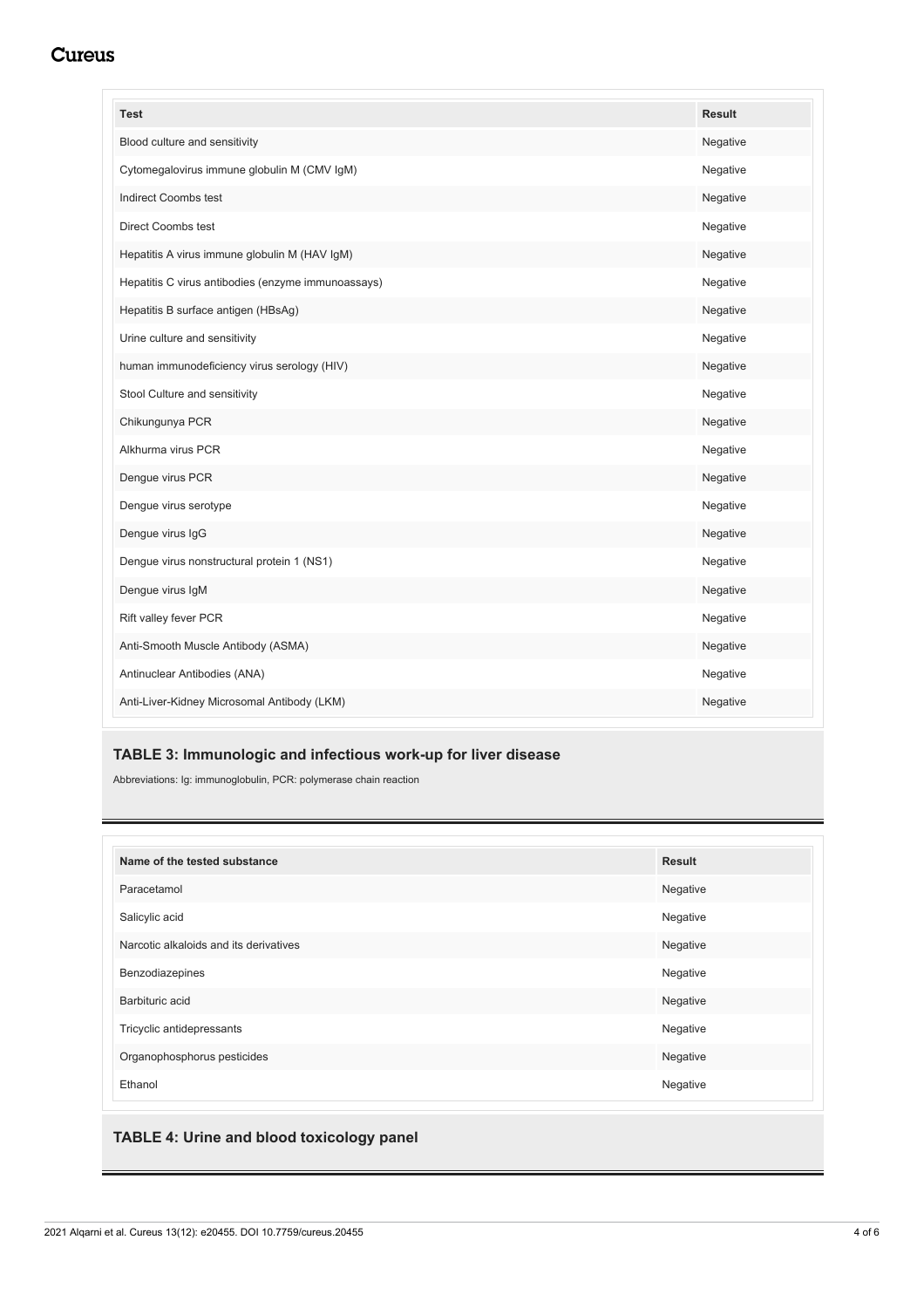The patient's level of consciousness returned to normal by the seventh day, her liver enzyme levels continued to decline, and her symptoms have resolved. Afterward, she was transferred to a liver transplant center for further investigation and management.

### **Discussion**

DILI is the most common cause of acute liver injury in developed countries [7]. Its presentation ranges from an incidental elevation of liver enzymes to outright acute liver failure [8]. There are two types of DILI: idiosyncratic and intrinsic. The most common type of which is the intrinsic type that has a short latency period and is dose-dependent. An example of an offending agent in this type is acetaminophen. Contrarily, the idiosyncratic type is less common and has a longer latency. A few examples of idiosyncratic drugs are amoxicillin, nonsteroidal anti-inflammatory drugs, and isoniazid [9]. In our case, we hypothesized the type of DILI to be idiosyncratic, due to the short latency period.

The diagnosis of DILI is made by identifying a relationship between drug exposure and the onset of liver disease. It is important to exclude any infectious, autoimmune, or other forms of liver disease. A thorough medical history and a high clinical suspicion are the basis for a correct diagnosis. A recovery following withdrawal from an offending agent may indicate DILI [10]. A diagnostic criterion that can be utilized in diagnosing DILI is the Rousse Uclaf Causality Assessment Method of the Council of International Organization of Medical Science (RUCAM/CIOMS) [11]. This criterion was applied to our patient's case, and a total of 6 was calculated, indicating that DILI is probable.

Currently, there is no effective treatment for DILI other than discontinuing the offending drug and providing patients with supportive measures until their condition improves [12]. The exception is acetaminophen intoxication in which an antidote can be used in management, namely N-acetylcysteine. Early transfer of patients with idiosyncratic DILI to tertiary liver centers is important. Liver transplantation increases overall survival from 27.8% to 66.2% [13]. Withholding the transplantation can result in infection, brain damage, organ failure, and even death [14].

There have been three reports of patients having hepatic failure, with one case being acute, after receiving the Pfizer/BioNTech BNT162b2 mRNA vaccine in the United Kingdom between September 12, 2020 and September 4, 2021. Moreover, there have been 17 reported cases of liver injury, with two cases being druginduced [15]. The possible side effects of the COVID-19 vaccines on the liver are not limited to one type. Two case reports suggested that the ChAdOx1 nCoV-19 vaccine (Oxford-AstraZeneca) may trigger acute autoimmune hepatitis [16]. Mann et al. reported a case of a 61-year-old female who developed generalized weakness and low-grade fever after receiving the second dose of Pfizer/BioNTech BNT162b2 mRNA vaccine. The patient had an ALP of 207 µ/L, total bilirubin of 6.2 mg/dL, direct bilirubin of 3.9 mg/dL, a WBC of 17 x  $10^9$ , and AST of 37 U/L. All laboratory workup and imaging to investigate possible etiologies were unremarkable. As compared to our case, there were significant differences in age group, initial presentation, and degree of liver injury [17].

Prior to her recent presentation, our patient had no chronic illnesses. Given that her history, physical examination, and laboratory workups were unremarkable, the patient's clinical picture was attributed to hepatotoxicity secondary to the Pfizer/BioNTech BNT162b2 mRNA vaccine, the only pharmacological agent that she was exposed to before her current presentation.

#### **Conclusions**

This is a case of hepatotoxicity in a 14-year-old patient that occurred after receiving the second dose of the Pfizer/BioNTech BNT162b2 mRNA vaccine. The exhaustive clinical and laboratory evaluation failed to establish any other plausible etiology besides the vaccine. The purpose of this report is to raise awareness of this uncommon but potentially life-threatening side effect.

### **Additional Information**

#### **Disclosures**

**Human subjects:** Consent was obtained or waived by all participants in this study. Institutional Review Board, Makkah issued approval H-02-K-076. **Conflicts of interest:** In compliance with the ICMJE uniform disclosure form, all authors declare the following: **Payment/services info:** All authors have declared that no financial support was received from any organization for the submitted work. **Financial relationships:** All authors have declared that they have no financial relationships at present or within the previous three years with any organizations that might have an interest in the submitted work. **Other relationships:** All authors have declared that there are no other relationships or activities that could appear to have influenced the submitted work.

#### **References**

1. Anand P, Stahel VP: Review the safety of Covid-19 mRNA [vaccines:](https://dx.doi.org/10.1186/s13037-021-00291-9?utm_medium=email&utm_source=transaction) a review . Patient Saf Surg. 2021, 15:20. [10.1186/s13037-021-00291-9](https://dx.doi.org/10.1186/s13037-021-00291-9?utm_medium=email&utm_source=transaction)